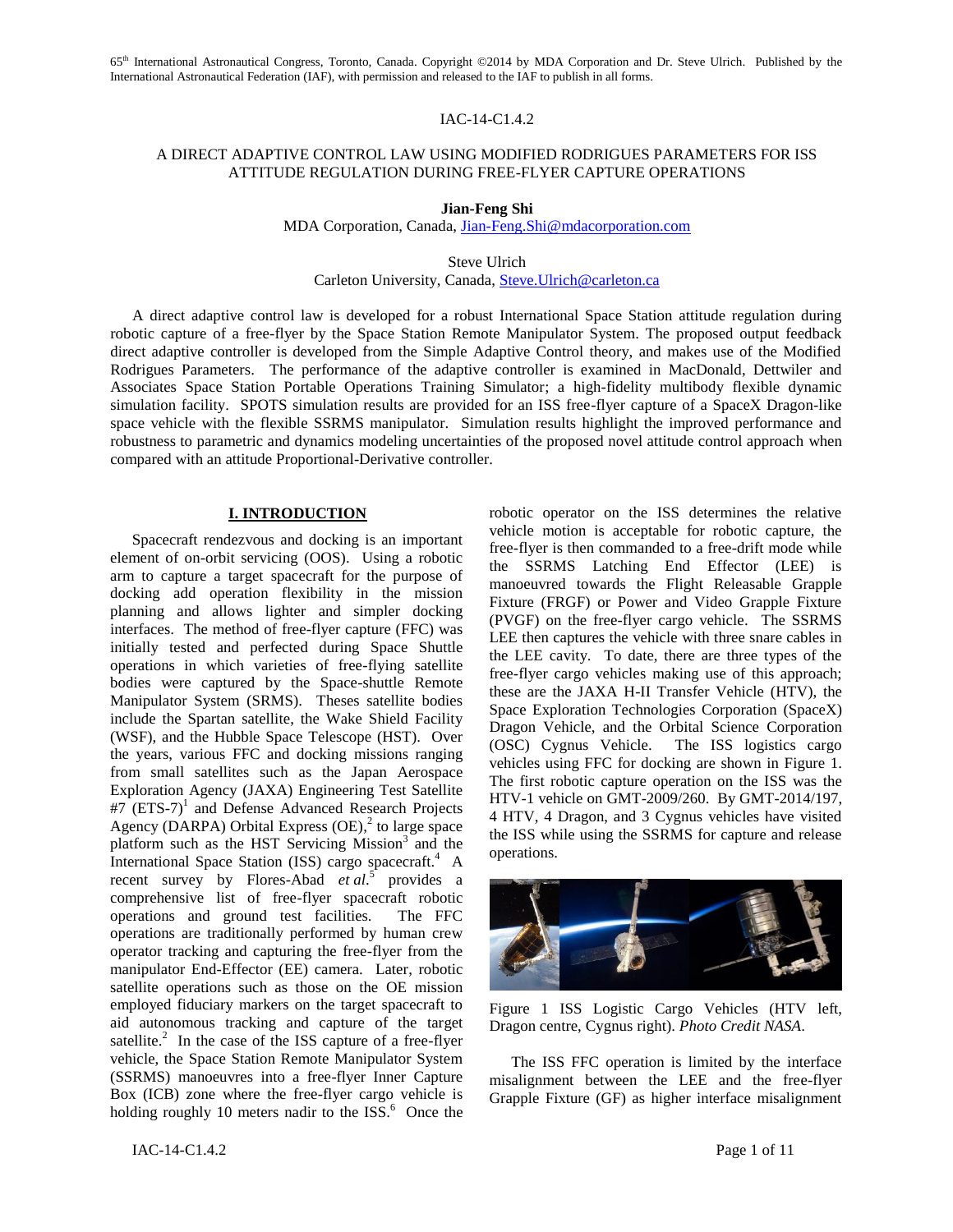may generate higher capture loads in the SSRMS and connecting interfaces (SSRMS, LEE, and FRGF shown in [Figure 2\)](#page-1-0). The higher capture loading is due to greater torque energy applied into the system so the rigidization motor can correct the free-flyer interface misalignments between the LEE cam pockets and the GF cam arms during the rigidization operation.



Figure 2 LEE (left, centre), FRGF (right). *Photo Credit MDA, CSA, NASA.*

<span id="page-1-0"></span>As consequence of a possible large misalignment capture scenario, the ISS attitude control system may be required to compensate for higher external torques using the ISS Control Moment Gyros (CMG).<sup>7</sup> In this context, the main contribution of this paper is to evaluate a new adaptive control method of control to minimize/remove ISS motion and attitude bias build-up as the result of large interface misalignment FFC.

This paper is organized as follows: Section II defines the control objective, Section III presents the ISS attitude control law and the new adaptive controller developed recently by Shi *et al.*<sup>15</sup>, Section IV describes the flexible multi-body simulation facility SPOTS, Section V outlines the flexible modeling of the ISS, and Section VI provides the simulation results demonstrating the performance of the adaptive control system under large dynamic uncertainties. Finally, Section VII summarizes this study.

## **II. CONTROL OBJECTIVE**

Attitude control of a servicer spacecraft during capture manoeuvres has been explored in many past studies; an example of this is the motion-following control algorithm as described by Tsuda and Nakasuka.<sup>8</sup> In cases of the Space Shuttle HST missions, ETS-7, and OE, both the target vehicle and chaser vehicle remained in free-drift during the FFC process.<sup>1,2,5</sup> A free-drifting vehicle will have its Reaction Control System (RCS) disabled. Bedrossian *et al.*<sup>9-12</sup> describe several attitude guidance and control methods for the ISS including the  $\overline{Z}$ ero-Propellant Manoeuvre<sup>TM</sup> (ZPM), contingency attitude control recovery, ISS to Space Shuttle and payload manoeuvring operations.

For a FFC, the attitude control objective is defined as a regulation task, i.e., stabilizing both the attitude and angular velocity back their nominal values. To quantify the control objective, the quaternion and angular rate error, denoted by  $q_{err}$  and  $\omega_{err}$  are defined as

$$
\mathbf{q}_{err} = \begin{bmatrix} \mathbf{\varepsilon}^T_{err} & \eta_{err} \end{bmatrix}^T = \mathbf{q}_d \otimes \mathbf{q}
$$
 [1]

$$
\mathbf{\omega}_{err} = \mathbf{\omega}_d - \mathbf{\omega}
$$
 [2]

where  $\mathbf{q}_d$  and  $\mathbf{\omega}_d$  denote the desired quaternion and angular velocity, respectively given by  $\mathbf{q}_d = \mathbf{q}(t_0)$  and  $\mathbf{\omega}_d = [0,0,0]$  rad/s, and where **q** and  $\omega$  denote the actual quaternion and angular velocity, respectively.

## **III. CONTROL LAWS**

Proportional-Derivative Control

Bedrossian<sup>9</sup> describe the Proportional-Derivative (PD) control torque  $\tau_{PD}$  as

$$
\boldsymbol{\tau}_{PD} = \mathbf{J}_{ISS} \left( \mathbf{K}_{p} \boldsymbol{\varepsilon}_{err} + \mathbf{K}_{d} \boldsymbol{\omega}_{err} \right)
$$
 [3]

where  $J_{ISS}$  denotes the ISS inertia matrix,  $K_p$  is the proportional gain matrix,  $\mathbf{K}_d$  is the derivative gain matrix. During ISS capture of the free-flyer logistic cargo vehicles, the free-flyer vehicle manoeuvres into the ICB and is commanded to free-drift while the SSRMS manoeuvres in for capture, the Space Station Program (SSP) flight rule requires the ISS Service Module (SM) Motion Control System (MCS) to be placed in Attitude Hold (AH) using a PD controller<sup>13</sup> where CMG desaturation requests are inhibited.

## Simple Adaptive Control

Between the extremes of knowing the motion of the target and having complete free-drift during capture, a direct adaptive control law is developed for a robust spacecraft attitude regulation during robotic FFC of another body in space. The proposed output feedback direct adaptive controller is developed from the Simple Adaptive Control (SAC) theory,<sup>14</sup> and makes use of the Modified Rodriguez Parameters (MRP) to formulate the Euler-Lagrange system into a non-linear square statespace model. The adaptive control gain matrix contains a stabilization component that is adapting to the output tracking error, as well as two ideal model-based feedforward components to improve the tracking performance. All adaptive control gains are obtained from an integral and proportional term. For completeness, the adaptive attitude control law formulation presented in detail by Shi *et al*. <sup>15</sup> is summarized in this section.

Consider the following attitude control law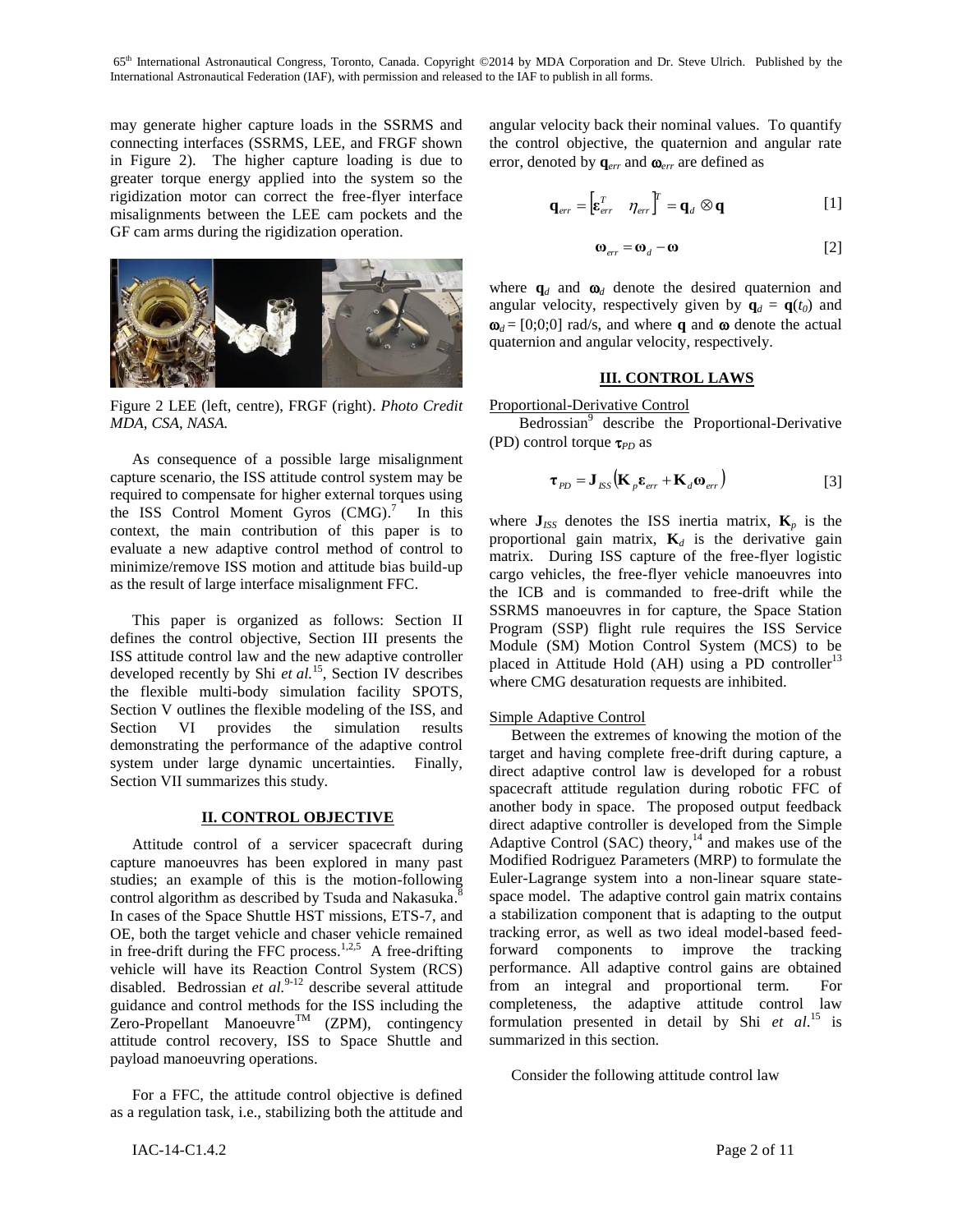$$
\boldsymbol{\tau}_{SAC} = \mathbf{T}^T(\boldsymbol{\sigma})\mathbf{u}
$$
 [4]

where  $\tau_{SAC}$  is the control torque applied on the ISS, **T** is the transformation with the control input **u** corresponding to SAC algorithm\*

$$
\mathbf{u} = \mathbf{K}_e(t)\mathbf{e}_y + \mathbf{K}_x(t)\mathbf{x}_m + \mathbf{K}_u(t)\mathbf{u}_m
$$
 [5]

In Equation [\[5\],](#page-2-0)  $\mathbf{K}_e(t)$  is a stabilizing gain, and  $\mathbf{K}_x(t)$ and  $\mathbf{K}_u(t)$  are feed-forward gains that contribute to bring the tracking error to zero,  $\mathbf{e}_y$  is the output feedback error,  $\mathbf{x}_m$  is the ideal model state trajectory to be tracked by the controller, and  $\mathbf{u}_m$  is the input of the ideal model, i.e., the desired MRP states. The tracking output error between the output of the ideal model and the actual system, **e***<sup>y</sup>* , is used to generate the integral adaptive control gains

$$
\dot{\mathbf{K}}_{le}(t) = \mathbf{e}_y \mathbf{e}_y^T \mathbf{\Gamma}_{le}
$$
 [6]

$$
\dot{\mathbf{K}}_{k}(t) = \mathbf{e}_{y} \mathbf{x}_{m}^{T} \mathbf{\Gamma}_{k} \tag{7}
$$

$$
\dot{\mathbf{K}}_{I_{\mathcal{U}}}(t) = \mathbf{e}_{\mathcal{Y}} \mathbf{u}_{m}^{T} \boldsymbol{\Gamma}_{I_{\mathcal{U}}} \tag{8}
$$

where  $\Gamma_{Ie}$ ,  $\Gamma_{Ix}$ , and  $\Gamma_{Iu}$  are matrices of coefficients that determine the rate of SAC algorithm adaptation. Equation [\[6\]](#page-2-1)[-\[8\]](#page-2-2) can be written concisely by defining

$$
\dot{\mathbf{K}}_{I}(t) = \begin{bmatrix} \dot{\mathbf{K}}_{I} \cdot (t) & \dot{\mathbf{K}}_{I} \cdot (t) & \dot{\mathbf{K}}_{I} \cdot (t) \end{bmatrix}
$$
 [9]

$$
\mathbf{r} = \begin{bmatrix} \mathbf{e}_y^T & \mathbf{x}_m^T & \mathbf{u}_m^T \end{bmatrix}^T
$$
 [10]

such that

l

$$
\dot{\mathbf{K}}_I(t) = \mathbf{e}_{y} \mathbf{r}^T \boldsymbol{\Gamma}_I
$$
 [11]

where  $\Gamma$ <sub>*I*</sub> is the resulting adaptation matrix associated with the integral gain  $\mathbf{K}_I(t)$ . Although only the integral adaptive gain  $\mathbf{K}_I(t)$  is absolutely necessary to guarantee the convergence of the adaptive control system, it is customary to include the adaptive gain  $\mathbf{K}_p(t)$  as well, to increase the rate of convergence of the adaptive system toward perfect tracking. Therefore, the adaptive control gains used in Equation [\[5\]](#page-2-0) are obtained as

$$
\mathbf{K}_e(t) = \mathbf{K}_{Pe}(t) + \mathbf{K}_{le}(t)
$$
\n[12]

$$
\mathbf{K}_x(t) = \mathbf{K}_{Px}(t) + \mathbf{K}_{lx}(t)
$$
 [13]

$$
\mathbf{K}_{u}(t) = \mathbf{K}_{Pu}(t) + \mathbf{K}_{lu}(t)
$$
 [14]

<span id="page-2-0"></span>where the proportional adaptive control terms are defined similarly to the integral terms, as follows

$$
\mathbf{K}_{P_e}(t) = \mathbf{e}_y \mathbf{e}_y^T \mathbf{\Gamma}_{P_e}
$$
 [15]

$$
\mathbf{K}_{P_{\mathcal{X}}}(t) = \mathbf{e}_{\mathcal{Y}} \mathbf{x}_{m}^{T} \mathbf{\Gamma}_{P_{\mathcal{X}}} \tag{16}
$$

$$
\mathbf{K}_{p_u}(t) = \mathbf{e}_y \mathbf{u}_m^T \mathbf{\Gamma}_{p_u}
$$
 [17]

Defining the proportional gain matrix as

$$
\mathbf{K}_{P}(t) = [\mathbf{K}_{P_e}(t) \quad \mathbf{K}_{P_x}(t) \quad \mathbf{K}_{P_u}(t)] \tag{18}
$$

$$
\mathbf{K}_P(t) = \mathbf{e}_y \mathbf{r}^T \mathbf{\Gamma}_P
$$
 [19]

<span id="page-2-2"></span><span id="page-2-1"></span>where  $\Gamma_p$  is the resulting adaptation matrix associated with the proportional gain  $\mathbf{K}_P(t)$ , the total adaptive gain, denoted by  $\mathbf{K}(t)$ , can be obtained as

<span id="page-2-3"></span>
$$
\mathbf{K}(t) = \mathbf{K}_P(t) + \mathbf{K}_I(t)
$$
 [20]

Making use of Equation [\[20\],](#page-2-3) the attitude control law (1) can be rewritten concisely as

$$
\boldsymbol{\tau} = \mathbf{T}^T(\boldsymbol{\sigma})\mathbf{K}(t)\mathbf{r}
$$
 [21]

**MRP** Conversion

Due to model or sensor interface restrictions, it is necessary to perform conversions between the rotation matrix and MRP. Similar to Rodrigues Parameters as described by Hughes,<sup>16</sup> the MRP conversion from rotation matrix to and from MRP are as follows:

Let a rotation matrix be

$$
\mathbf{C} = \begin{bmatrix} c_{11} & c_{12} & c_{13} \\ c_{21} & c_{22} & c_{23} \\ c_{31} & c_{32} & c_{33} \end{bmatrix}
$$
 [22]

Let

$$
\Delta = \begin{bmatrix} c_{23} - c_{32} \\ c_{31} - c_{13} \\ c_{12} - c_{21} \end{bmatrix}
$$
 [23]

If  $\beta$  be one plus the trace of **C** 

<sup>\*</sup> *Kaufman, H., Barkana, I., and Sobel, K., Direct Adaptive Control Algorithms: Theory and Applications, Communications and Control Engineering Series, Springler, New York, NY, 2nd ed., 1997.*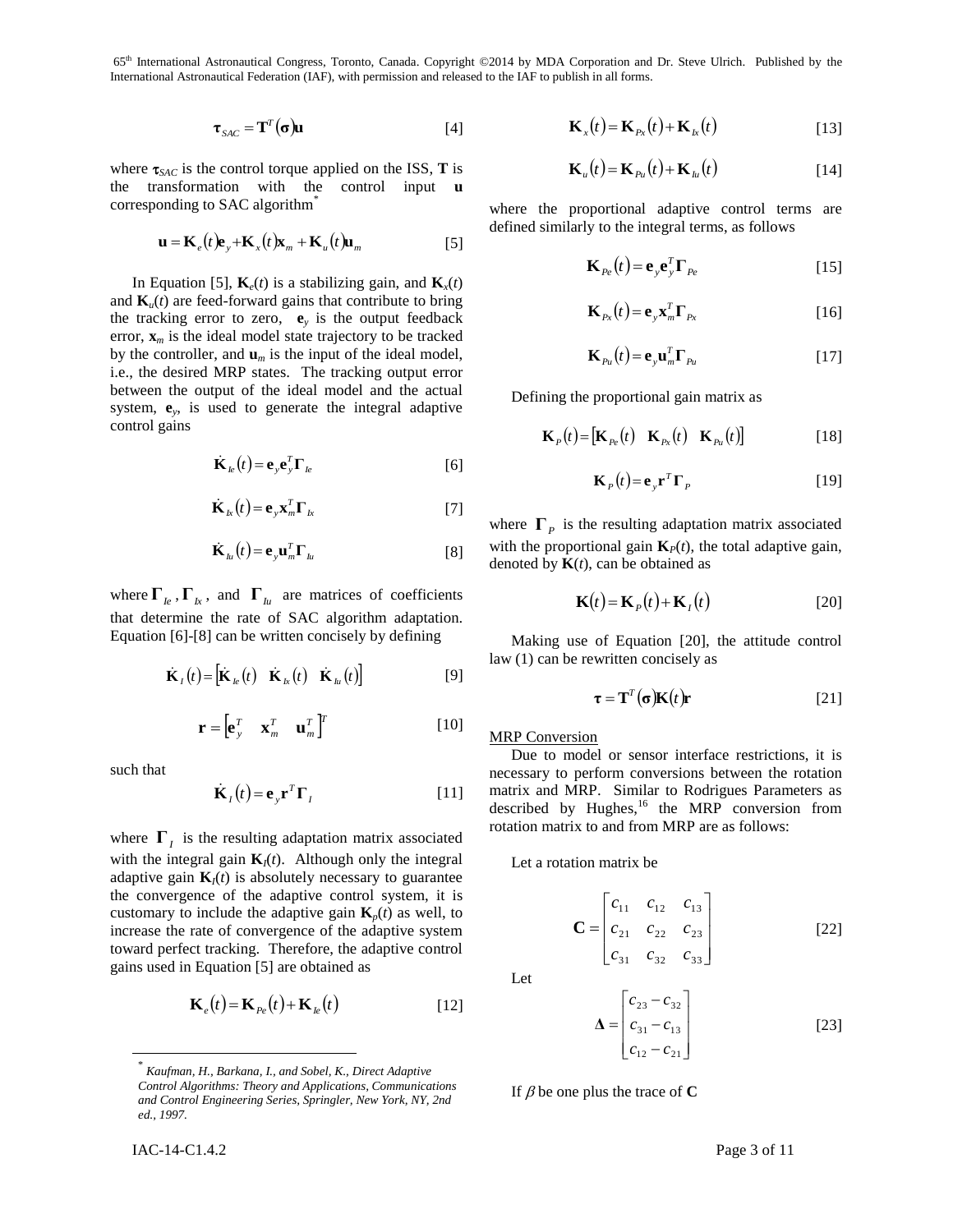$$
\beta = 1 + trace(C) = 1 + c_{11} + c_{22} + c_{33} \tag{24}
$$

If  $\beta \neq 0$ , then

$$
\sigma = \frac{\Delta}{\beta \pm 2\sqrt{\beta}}
$$
 [25]

If  $\beta = 0$ , then

$$
\sigma_i = \pm \sqrt{\frac{1 + c_{ii}}{2}}, \quad \forall_i = 1, 2, 3 \tag{26}
$$

Equation [\[27\]](#page-3-0) describes conversion from MRP to rotation matrix

$$
\mathbf{C} = \frac{\left(1 - 6\overline{\sigma}^2 + \overline{\sigma}^4\right)\mathbf{1} + 8\sigma\sigma^T + 4(\overline{\sigma}^2 - 1)\sigma^*}{\left(\overline{\sigma}^2 + 1\right)^2} \tag{27}
$$

#### **IV. SIMULATION FACILITY**

 $β = 1 + r_0x_0c(β) = 1 + c_1 + c_2 + c_7$ <br>
(a) experiment Materix minios studies (x,61 Ko<br>
contained the studies of 12.6 CM (x,61 CM)<br>
(a) contained plug in metallic to the SPOTS energies<br>
(x,61 CM) and (x,61 CM) and (x,61 CM) a The proposed method was experimentally validated on the MacDonald, Dettwiler and Associates (MDA) *Space Station Portable Operations Training Simulator* (SPOTS), a high-fidelity multibody flexible dynamic simulation facility. $17$ SPOTS represent the main dynamic simulation tool used by Canadian Space Agency (CSA) for operations and planning of the ISS Mobile Servicing System (MSS). Specifically, the SPOTS software supports MSS flight software verification, flight anomaly resolution, partial operation procedure development/checkout, real-time flight support, ground hardware testing preparation, Common Berthing Mechanism (CBM) interface analysis for NASA End-to-end Berthing Integration Team (EBIT) activities, and NASA dynamic simulator validation. Some examples of past ISS operations analysed by SPOTS include ISS assembly, Extra Vehicular Activity (EVA) operations, robotic Orbit Replacement Unit (ORU) change-outs, manipulator to manipulator payload hand-offs, NASA Robotic Refuelling Mission (RRM) tasks, MSS robotic free-space and contact tasks, and JAXA HTV, SpaceX Dragon, OSC Cygnus freeflyer capture and releases. SPOTS capability includes flexible body dynamics, orbital mechanics, contact dynamics, <sup>18</sup> encapsulated flight software, and integrated robotic models from CSA, JAXA, NASA, and Roscosmos. Outside the SSP CSA Logistics and Sustaining Engineering (L&SE) program, SPOTS was used in the retired Space Shuttle program (in aid of the SRMS ASAD dynamic simulator), HST robotic servicing mission design,<sup>19</sup> Orbital Express mission analysis, Space Infrastructure Servicing (SIS) mission design, Next Generation Canadarm (NGC) simulator

engine, Mars rover mission study, and CSA ClearSky orbit debris removal study.

SPOTS *Contact Dynamic Toolkit* (CDT) is a selfcontained plug-in module to the SPOTS environment that identifies all the contact regions or points and computes corresponding contact forces and moments as the result of relative movements and contact of designated bodies. Multiple validations of the SPOTS have been performed and described in Ma.<sup>18</sup> Recent validation includes hardware collision tests performed at the MDA facility in Brampton.

## **V. MODEL DESCRIPTION**

The SPOTS model is a dynamic system of elastic chains that obeys the following generic mass-stiffness formulation given by

$$
M\ddot{q} + Kq = f \tag{28}
$$

<span id="page-3-0"></span>where *M* is the system rigid and elastic mass matrix, *K* is the system stiffness matrix, *f* is the total force in modal coordinates, *q* is the modal coordinate parameter. A system damping term can typically be added to emulate system structural damping. The dynamic model consists of 5 major components, these are:

- 1. Mass and flexibility model of the ISS, SSRMS, and Free-flyer vehicle
- 2. Flight Control Software of the MSS including the SSRMS and the LEE
- 3. Manipulator Joint and Motor Models
- 4. CDT and Snare/Rigidize model of the LEE and GF
- 5. ISS Attitude Controller

Each of the major components will be discussed in detail in the following subsections. It should be noted the Earth gravitation force and moment model is also available in SPOTS, however was not enabled since the scope of this study is limited to the ISS reaction to large capture forces in the short term while gravitational forces acts over a longer duration of vehicle orbit. As a result, they can be neglected when compared to the short duration snaring and rigidization forces from the capture.

### Mass and Flexibility Models

The SSRMS is modeled with combining multiple elastic bodies each synthesized with flexible springs that are computed from NASTRAN Finite Element Models (FEMs). The link bodies are connected together through a series of one Degrees-of-Freedom (DOF) rotational joints. The SSRMS boom structures have the highest number of vibratory modes in comparison with other manipulator links. The Free-flyer mass properties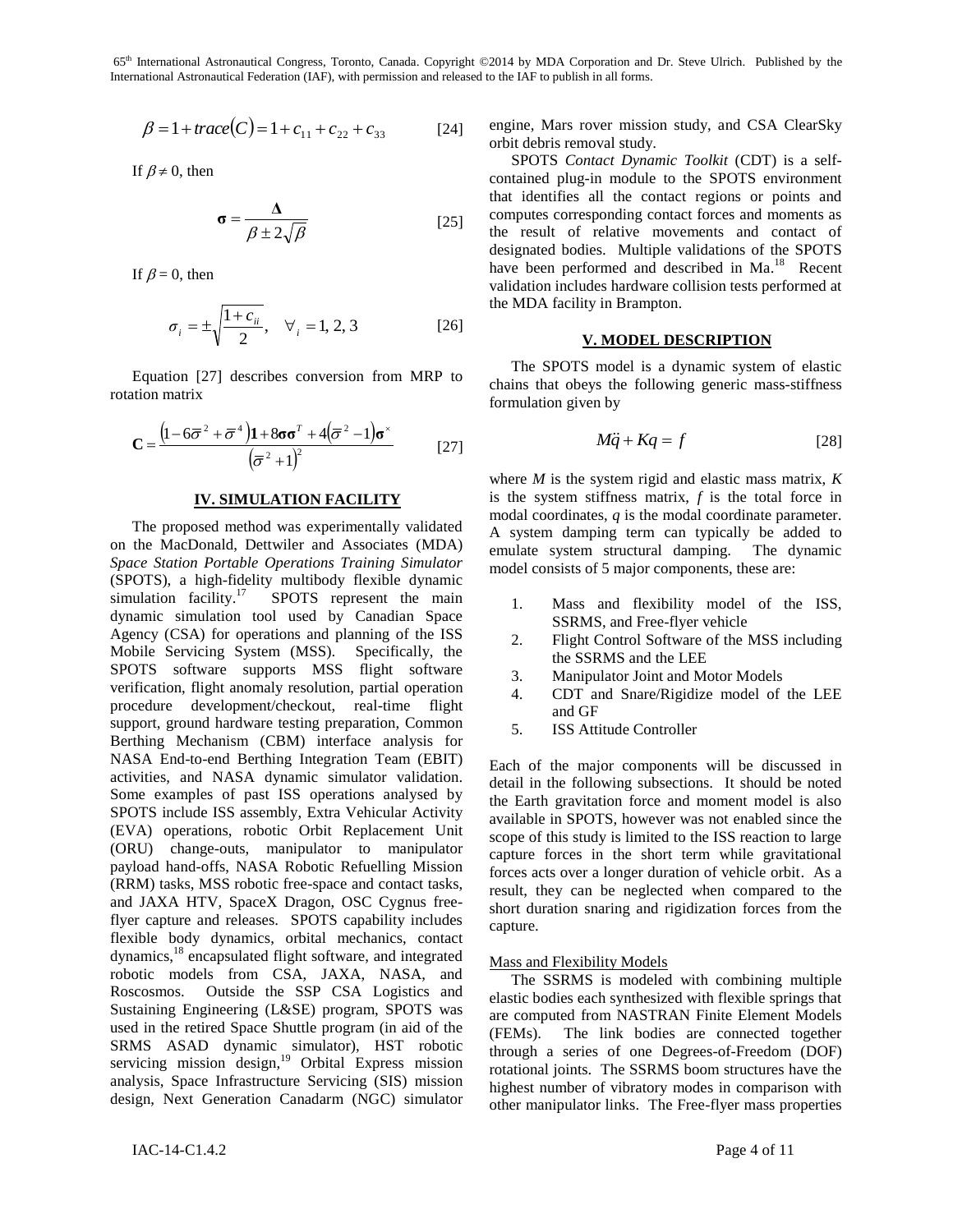are simplified for this study demonstration whereas in real operations more precise mass and stiffness matrices are provided by each of the vehicle/payload Original Equipment Manufacturers (OEMs). In the case of the Dragon vehicle, the pre-flight simulation model would include the FRGF door flexibility and the detailed flexible solar panels. In the SAC demonstration simulation, both ISS and the Dragon class vehicle shall be considered as rigid bodies for first order approximation, where the SSRMS joints are the most flexible system component.

## Flight Control Software of the SSRMS and LEE

The flight control software of the MSS consists of flight software for the Robotic Work Station (RWS) called Operations Control Software (OCS); it controls the Arm Control Units (ACU) located on the manipulator booms. These ACU provide arm level commands to the Joint Control Software (JCS) and LEE Control Software (LCS) which controls the joint and LEE motors.

# Manipulator and Joint and Motor Models

The SSRMS manipulator joints and motors are modeled to provide realism in joint elasticity and resistive friction. The non-linear elastic joint stiffness of the housing and the gear box are represented. The manipulator joint friction is regularly characterized with SSRMS flight data to monitor for joint degradation as well as to maintain an up-to-date calibration of the SPOTS software. A picture of the SSRMS Yaw Joint is provided in [Figure 3.](#page-4-0)



<span id="page-4-0"></span>Figure 3 SSRMS Yaw Joint<sup>18</sup> *Photo Credit CSA, NASA<sup>†</sup>* 

# Contact and Snare/Rigidize Model of the LEE and GF

The interface between the LEE and GF is modeled with snare ring and cables, carriage, and latches. These components are formulated with sets of interacting models representing the snare to GF probe contact, LEE end ring to GF abutment plate and cam arm contact (shown in [Figure 4\)](#page-4-1) while providing force feedback to

the LEE Motor Modules (LMM). A Force and Moment Sensor (FMS) in the LEE assembly is also modeled in the simulator to monitor loads the same way as the FMS hardware assembly.



<span id="page-4-1"></span>Figure 4 End Effector/Grapple Fixture Contact Model.<sup>19</sup> *Graphic Credit MDA.*

# Coordinate Systems

The ISS operates in a circular orbit that is between 350 km to  $460 \text{ km.}^{20}$  The ISS vehicle Local Vertical and Local Horizontal (LVLH) is located at the ISS centre-of-mass (COM) with *x* pointing in the direction of orbit motion, *z* pointing nadir towards centre of the Earth, and *y* completing the right hand coordinate system. The free-flyer approach to the ISS shall be measured in the ISS LVLH frame of reference. The Space Station Analysis Coordinate System (ISSACS) is the primary coordinate system for all ISS analysis. It is centred at the integrate truss segment S0. The Space Station Body Coordinate System (ISSBCS) is centred at the ISS COM with the same orientation as  $ISSACS<sup>21</sup>$ . The SSRMS End Effector Operator Coordinate System (EEOCS) is a frame that is centred at the LEE tip with *x* pointing outward from the LEE, *z* pointing away from the LEE camera, and *y* making the right hand coordinate system as shown in [Figure 5.](#page-5-0) The GF Position (GFP) Coordinate System is aligned with the EEOCS once the LEE and FRGF is fully rigidized. For all the logistic cargo vehicles, a Structural Coordinate System (SCS) is a mechanical design reference fixed to the spacecraft, where the COM and GFP is located relative to the SCS. A free-flyer Body Coordinate System (BCS) is a coordinate that has the same orientation as the SCS, however is located at the COM of the logistic cargo vehicle.

# Mass Properties

 $\overline{a}$ 

For the purposes of this study, similar mass class vehicles for the ISS and Dragon are used as simulation input. Mass properties are provided in [Table 1.](#page-5-1)

l

<sup>†</sup> *[http://www.nasa.gov/images/content/215742main\\_B03\\_SSRMS](http://www.nasa.gov/images/content/215742main_B03_SSRMS-Yaw-Joint.jpg) [-Yaw-Joint.jpg](http://www.nasa.gov/images/content/215742main_B03_SSRMS-Yaw-Joint.jpg)*

<sup>‡</sup> ISS orbit data can be viewed publicly at *<http://www.heavens-bove.com/orbit.aspx?satid=25544>*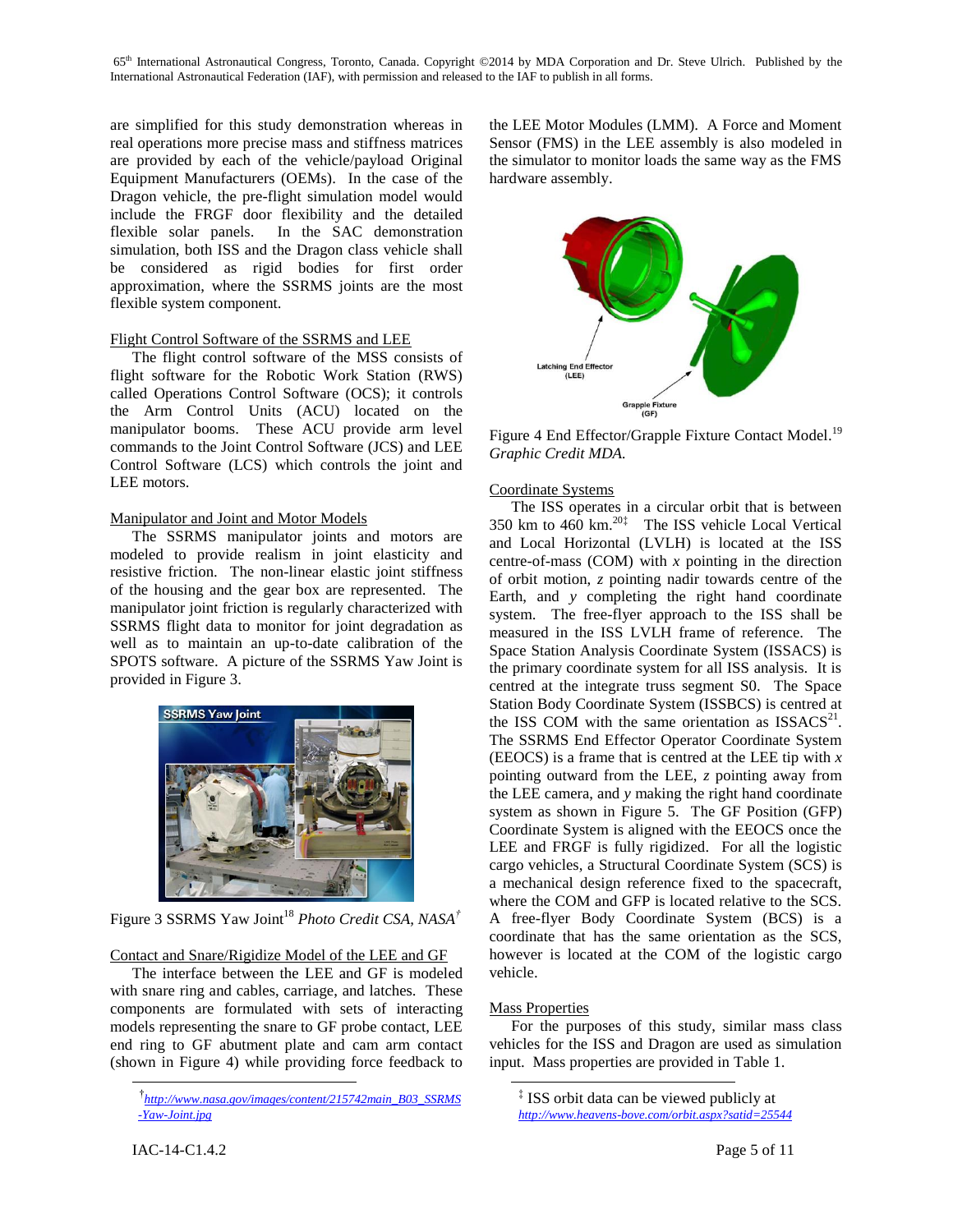

<span id="page-5-0"></span>Figure 5 End Effector Operator Coordinate System (EEOCS). <sup>21</sup> *Diagram Credit MDA.*

| <b>Description</b>                                 | Value               | Units                                        |  |
|----------------------------------------------------|---------------------|----------------------------------------------|--|
| <b>Dragon Class Vehicle</b>                        |                     |                                              |  |
| Mass <sup>22</sup>                                 | $10\times10^{3}$    |                                              |  |
| Moment of Inertia                                  | [20;20;25;0;0;0]    | $\frac{\text{kg}}{\text{kg}\cdot\text{m}^2}$ |  |
| $[I_{xx};I_{yy};I_{zz};I_{xy};I_{xz};I_{yz}]^{23}$ | $\times 10^3$       |                                              |  |
| <b>ISS Class Vehicle</b>                           |                     |                                              |  |
| Mass <sup>24</sup>                                 | $400\times10^{3}$   | kg                                           |  |
| COM from ISSACS                                    | $[-5:0:3]$          | m                                            |  |
| Moment of Inertia                                  | [100;100;200;0;0;0] | kg·m <sup>2</sup>                            |  |
| $[I_{xx};I_{yy};I_{zz};I_{xy};I_{xz};I_{yz}]^{25}$ | $\times10^6$        |                                              |  |

<span id="page-5-1"></span>Table 1 ISS and Dragon Class Vehicle Mass Properties.

#### ISS Attitude Controller

The ISS attitude controller consists of variety of control methods that are selectable using SPOTS initialization settings. The available options are the SAC and PD controllers with selectable ISS attitude inputs that maybe in the form of Quaternion, MRP and Euler Angles. The ISS attitude control method is described by Bedrossian, <sup>12</sup> the Quaternion PD control law that is proportional to the ISS quaternion  $\varepsilon_1$ ,  $\varepsilon_2$ , and  $\epsilon_3$  will be used to compare with SAC performance, and the integral term is set to zero, as it is typically done with the actual ISS AH control. The ISS CMG feedback control law is given by

$$
\dot{\mathbf{H}}_{cmg} = -\boldsymbol{\tau} - \boldsymbol{\omega}_{ISS}^{\times} \mathbf{H}_{cmg}
$$
 [29]

where  $\tau$  is the control torque applied on the ISS by the CMG, i.e., either  $\tau_{PD}$  or  $\tau_{SAC}$ .  $\omega_{ISS}$  denotes the inertial angular velocity of the ISSBCS and **H***cmg* denotes the total CMG angular momentum which is limited to 14,642 Nms for three operational CMGs.<sup>10</sup> The  $\omega_{\text{ISS}}^{\times}$ **H**<sub>*cmg*</sub> term is the gyroscopic torque generated by the total CMG momentum. The torque generated by the CMG  $\tau$  is limited to 542 Nm per axis due to CMG saturation.<sup>11</sup> Finally, the equation of motion for the ISS attitude motion can be written as

$$
\mathbf{J}\dot{\mathbf{\omega}}_{BS} + \mathbf{\omega}_{BS}^* \mathbf{J} \mathbf{\omega}_{BS} + \dot{\mathbf{H}}_{cmg} + \mathbf{\omega}_{BS}^* \mathbf{H}_{cmg} = \boldsymbol{\tau}_{dist}
$$
 [30]

where  $\tau_{dist}$  denotes the disturbance torque expressed in ISSBCS. The SAC system control diagram is provided i[n Figure 6.](#page-5-2)



<span id="page-5-2"></span>Figure 6 Block Diagram Scheme Illustrating the ISS Implementation of the Adaptive Attitude Controller.<sup>15</sup>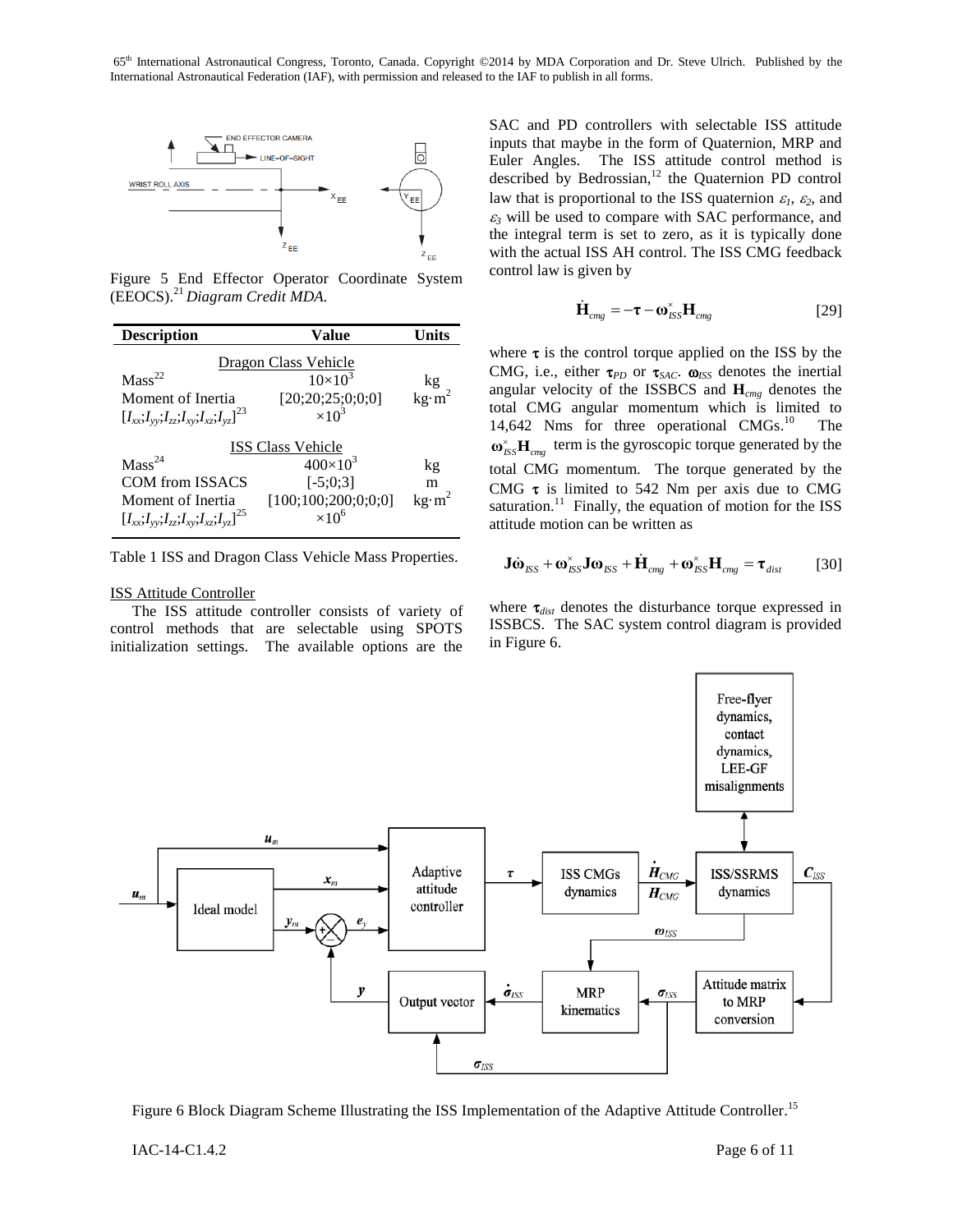# Relative Velocity and EE-GF Misalignments

The EEOCS to GFP capture misalignment and vehicle Initial Condition (IC) pose and rates are provided in [Table 2.](#page-6-0)

| <b>Description</b>                                                  | Value        | Units                      |
|---------------------------------------------------------------------|--------------|----------------------------|
| <b>EEOCS</b> to GFP Position<br>[x; y; z]                           | [14; 2; 2]   | cm                         |
| <b>EEOCS</b> to GFP Orientation <sup>§</sup><br>[roll; pitch; yaw]  | [5:7:7]      | deg                        |
| Free-flyer GFP Linear<br>Velocity Norm relative to<br><b>ISSACS</b> | 33           | mm/s                       |
| Free-flyer BCS relative to<br><b>ISS LVLH</b>                       | 0.136        | $\text{deg/s}$             |
| <b>ISSBCS</b> Initial Attitude <sup>§</sup><br>[roll; pitch; yaw]   | $[1; -3; 0]$ | deg                        |
| <b>ISSBCS</b> Initial<br>Linear/Angular Rate<br>Relative to LVLH    | 0            | $mm/s$ :<br>$\text{deg/s}$ |

<span id="page-6-0"></span>Table 2 EEOCS to GFP Misalignment and ISS to Dragon Vehicle Relative Velocity.

#### **VI. SIMULATION RESULTS**

## FFC Dynamic Characteristics

A load-cell located in the LEE mechanism measures the rigidization force between the LEE and GF interface, this parameter is useful in determining the state of the capture. [Figure 7](#page-6-1) shows the rigidization force for freedrift, PD and SAC control. It can be shown the capture process completes within the first minute after initiating the capture command. The final rigidization between the LEE and GF reach above  $1000$  lb<sub>f</sub> to secure the freeflyer payload. Once rigidized, the SSRMS returns to a Manual Augmented Mode (MAM) where SSRMS is placed in position hold. It should be noted in a typical flight scenario, the LEE-GF misalignment is nominally much smaller than the worst case values described in [Table 2,](#page-6-0) it is however necessary to simulate larger misalignments to provide maximum flexibility to the astronaut operator.



<span id="page-6-1"></span>Figure 7 EE Snare Mechanism Rigidization Force.

## Controller Gain Tuning

Both PD and SAC control are stable and result in ISS attitude and body rates converging to their target values. The controller gains may be modified to optimize performance. Gain tuning was performed for the PD and SAC controller, selected results of the gain tuning is provided in [Figure 8](#page-6-2) to [Figure 13](#page-7-0) for PD and SAC respectively. The gain tuning criteria for PD control is to achieve a balance between signal overshoot and settling time. ISS attitude is mostly affected by the PD derivative gain. Final gain selected for the PD controller are  $K_p$ =0.08,  $K_d$ =1.0. For the SAC controller, the adaptive gamma parameters are tuned to achieve the optimal control performance. The tuning required balancing signal overshoot with torque controllability. It was observed that as the gamma parameters increase, the CMG torque begins to show noisy oscillations, an example of such undesirable oscillations is show in [Figure 14.](#page-7-1) It can be shown  $\Gamma_e$  has the most influence on SAC performance. The final SAC gamma parameters are selected as  $\Gamma_e = 10^{22} \cdot I_3$ ,  $\Gamma_x = 10^3 \cdot I_6$ ,  $\Gamma_u = 10^7 \cdot I_3$ .



<span id="page-6-2"></span>Figure 8 ISS Roll Angle for Various PD *K<sup>d</sup>* Gains.

l

<sup>§</sup> Euler Angles using Pitch-Yaw-Roll Rotation Sequence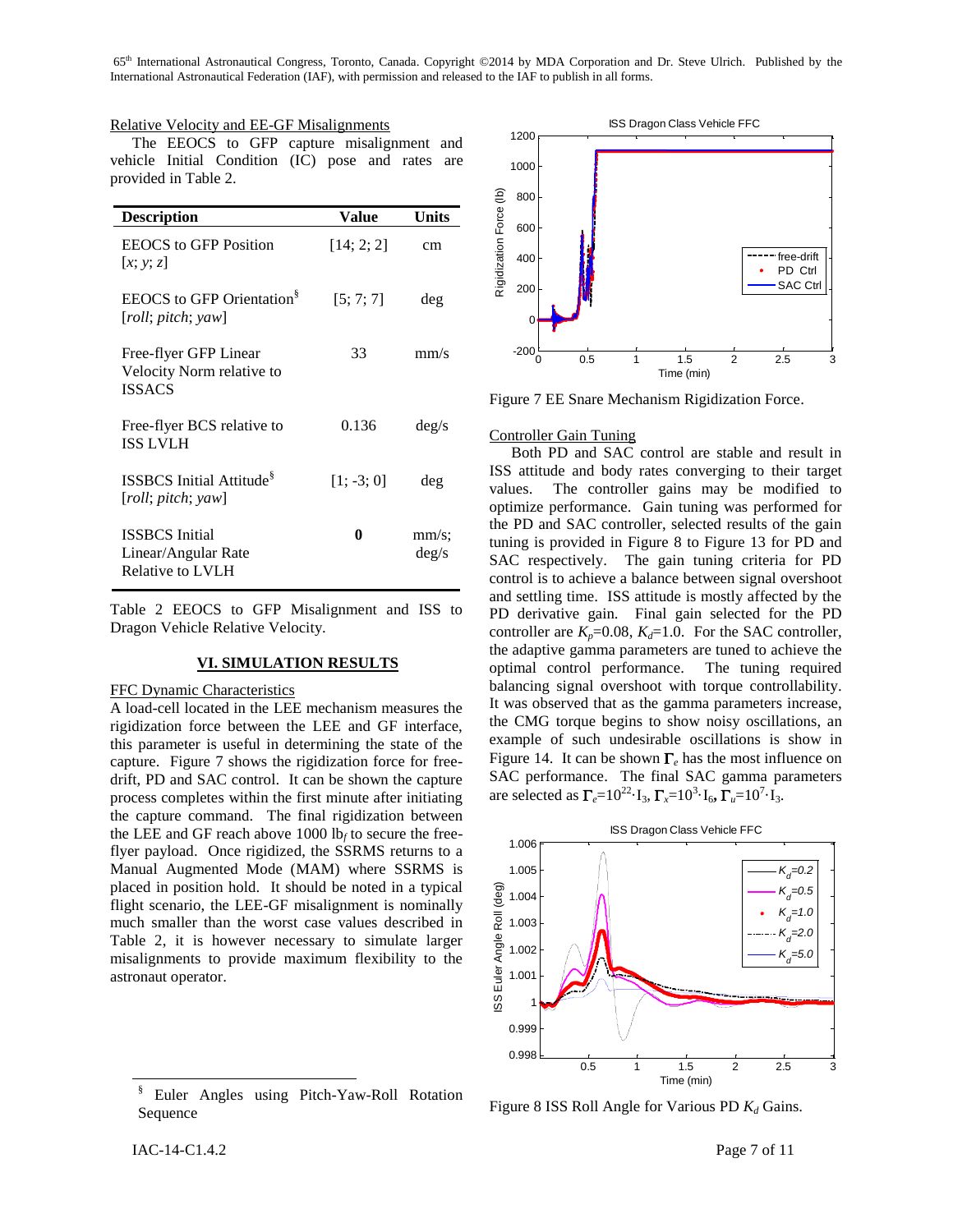

Figure 9 ISS Pitch Angle for Various PD *K<sup>d</sup>* Gains.



Figure 10 ISS Yaw Angle for Various PD *K<sup>d</sup>* Gains.



Figure 11 ISS Roll Angle for Various SAC  $\Gamma_e$  Gains.



Figure 12 ISS Pitch Angle for Various SAC  $\Gamma_e$  Gains.



<span id="page-7-0"></span>Figure 13 ISS Yaw Angle for Various SAC  $\Gamma_e$  Gains.



<span id="page-7-1"></span>Figure 14 ISS CMG Applied Torque Z for Various SAC  $\Gamma_e$  Gains.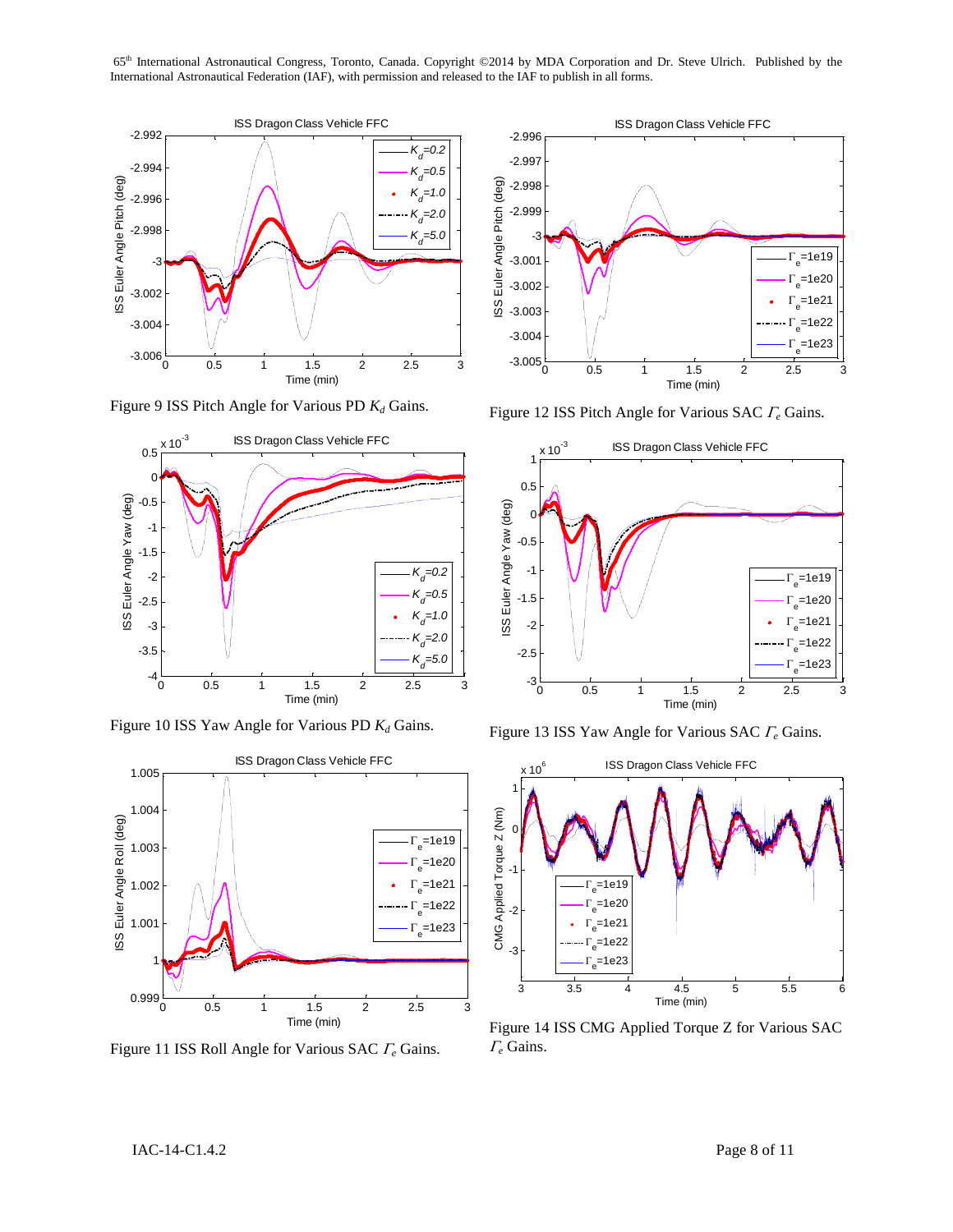# Baseline Results

Both PD and SAC controller are capable to regulate ISS body attitude and attitude rate within 3 minutes after the full rigidization of the LEE mechanism. When compared with each other, the SAC controller performs by order of magnitude better than the PD controller in both signal overshoot and overall settling time in attitude convergence. [Figure 15](#page-8-0) to [Figure 17](#page-8-1) shows the ISS attitude 3 minutes after the initiation of the capture process. The results show the SAC controller reduces the ISS attitude as soon as the LEE finishes the rigidization where the PD controller takes roughly twice as long to bring the attitude to the same SAC steady state levels. It should be noted both PD and SAC controllers briefly demanded torque beyond the allowable ISS CMG torque limit, and thus were limited at the maximum torque level. Despite torque limiting, both PD and SAC controllers stayed within the maximum momentum capacity of the CMG.



<span id="page-8-0"></span>Figure 15 ISS Roll Angle PD to SAC Comparison.



Figure 16 ISS Roll Angle PD to SAC Comparison.



<span id="page-8-1"></span>Figure 17 ISS Roll Angle PD to SAC Comparison.

## Controller Robustness

To further demonstrate the improved performance of SAC over the PD controller, various mass and capture misalignment scenarios beyond the tuning baseline were simulated. [Figure 18,](#page-9-0) [Figure 19,](#page-9-1) and [Figure 20](#page-9-2) shows the Roll, Pitch and Yaw of each variation subtracting the baseline for PD control while [Figure 21,](#page-9-3) [Figure 22,](#page-9-4) and [Figure 23](#page-9-5) are the counterparts for SAC. In each comparison, four additional case scenarios were simulated, mass and inertia at 50%, 150%, and 200% of the baseline. Additionally, for the 200% scenario, the capture orientation misalignments were increased to 10 degrees in roll and 15 degrees in wobble\*\* which represents the highest possible misalignment of the capture interface capacity. It can be shown for all cases with the exception of yaw 200% high-misalignment case, the SAC degradation due to worsened mass and capture conditions are roughly four times less than the PD control degradation thus making it more robust than the PD controller to operational uncertainties.

## **VII. CONCLUSION**

In summary, this study examined SAC performance in a complex simulation environment thereby building confidence in the adaptive approach. This study highlighted the improved performance and robustness to parametric and dynamic uncertainties achieved with SAC when compared to the PD control.

# **ACKNOWLEDGEMENTS**

The author wishes to acknowledge Kerman Buhariwala and Neil Roger from MDA Space Missions for their mentorship in programming the SPOTS simulator. The author also wishes to acknowledge the Canadian Space Agency for the tremendous support and investment into the MDA SPOTS simulation facility.

 $\overline{a}$ 

<sup>\*\*</sup>Wobble is the Root Sum Square (RSS) of pitch and yaw misalignments in the EEOCS frame.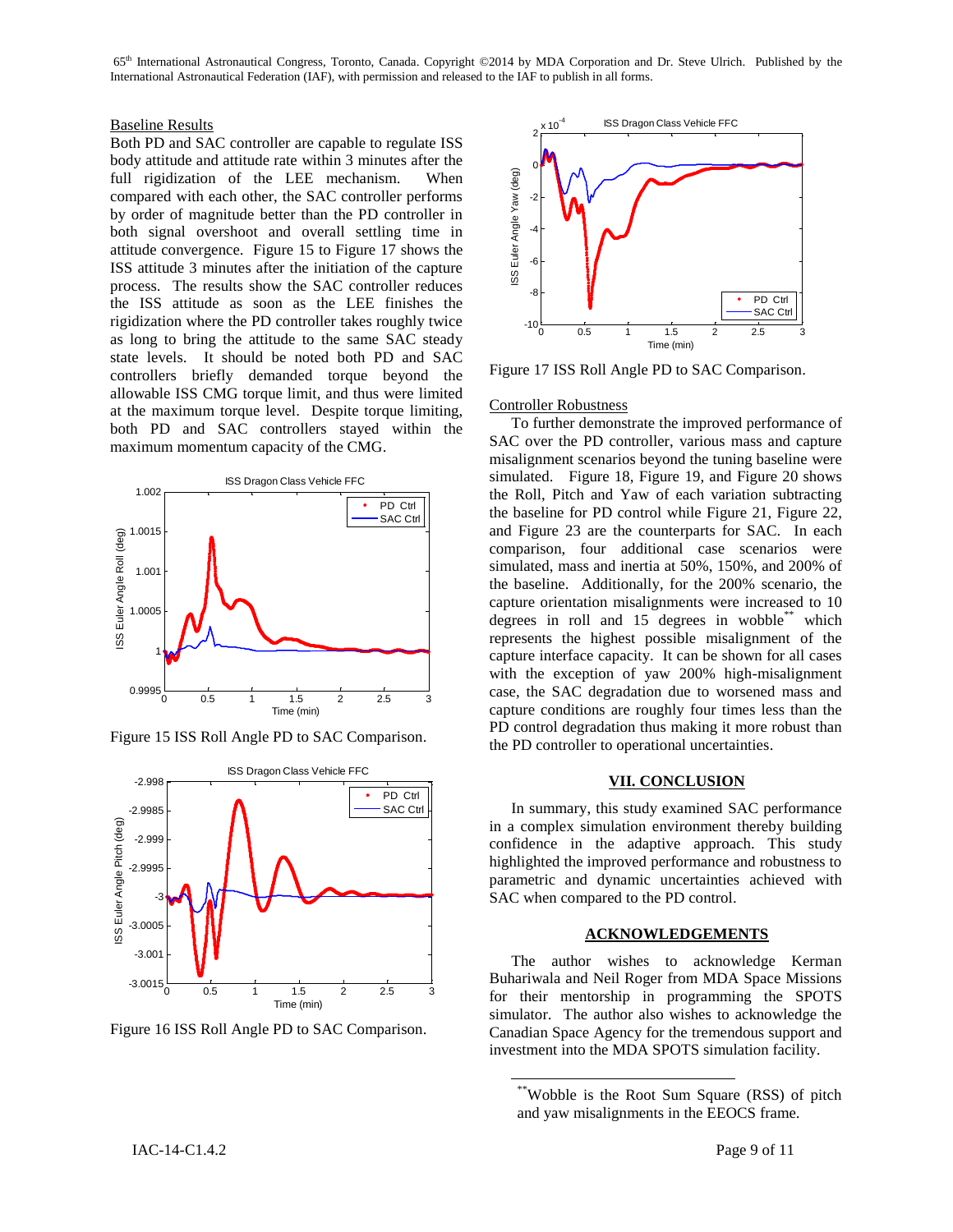

<span id="page-9-0"></span>Figure 18 ISS Delta Roll to Baseline Mass–PD Control.



<span id="page-9-1"></span>Figure 19 ISS Delta Pitch to Baseline Mass–PD Control



<span id="page-9-2"></span>Figure 20 ISS Delta Yaw to Baseline Mass–PD Control.



<span id="page-9-3"></span>Figure 21 ISS Delta Roll to Baseline Mass–SAC.



<span id="page-9-4"></span>Figure 22 ISS Delta Pitch to Baseline Mass–SAC.



<span id="page-9-5"></span>Figure 23 ISS Delta Yaw to Baseline Mass–SAC.

IAC-14-C1.4.2 Page 10 of 11